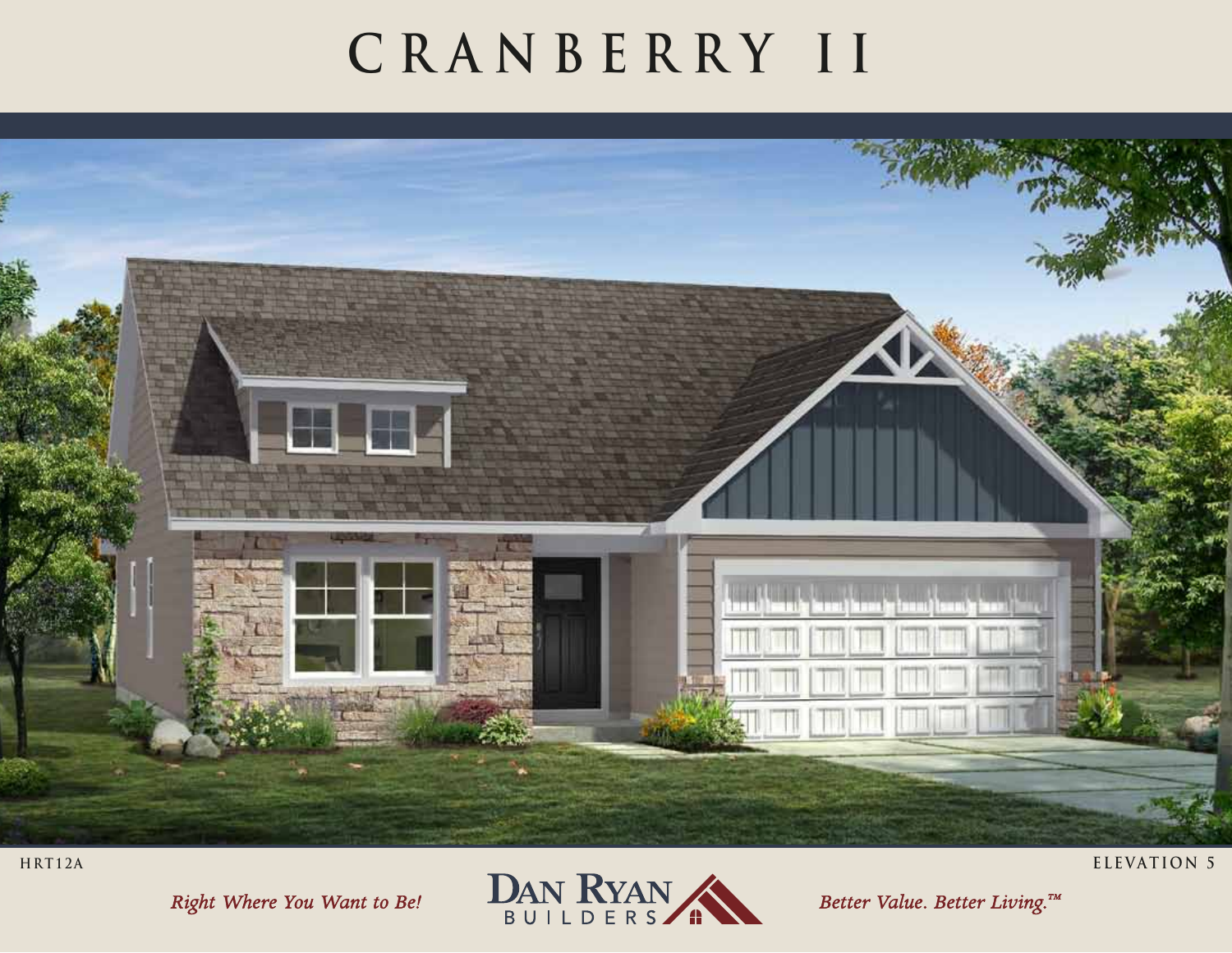



ELEVATION 1 **HRT17B HRT3A**





ELEVATION 3





HRT11B ELEVATION 6

Right Where You Want to Be!



Better Value. Better Living.™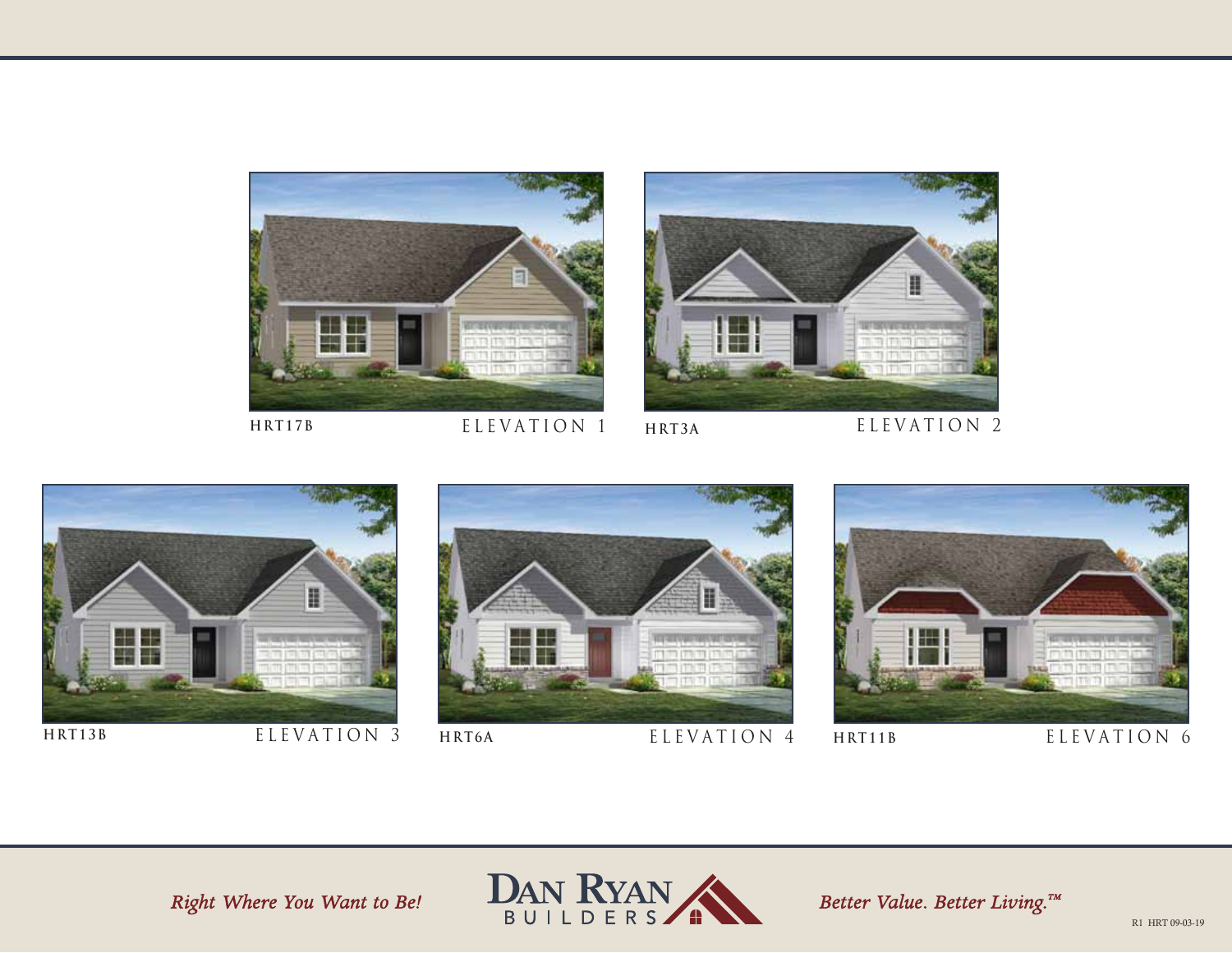## **CRANBERRY II**

Approximate Sq. Ft. 1,467 to 2,762 3 Bedrooms, 2-3 Baths 2 Car Garage







Opt. 2 Car Side Load Garage

## FIRST FLOOR